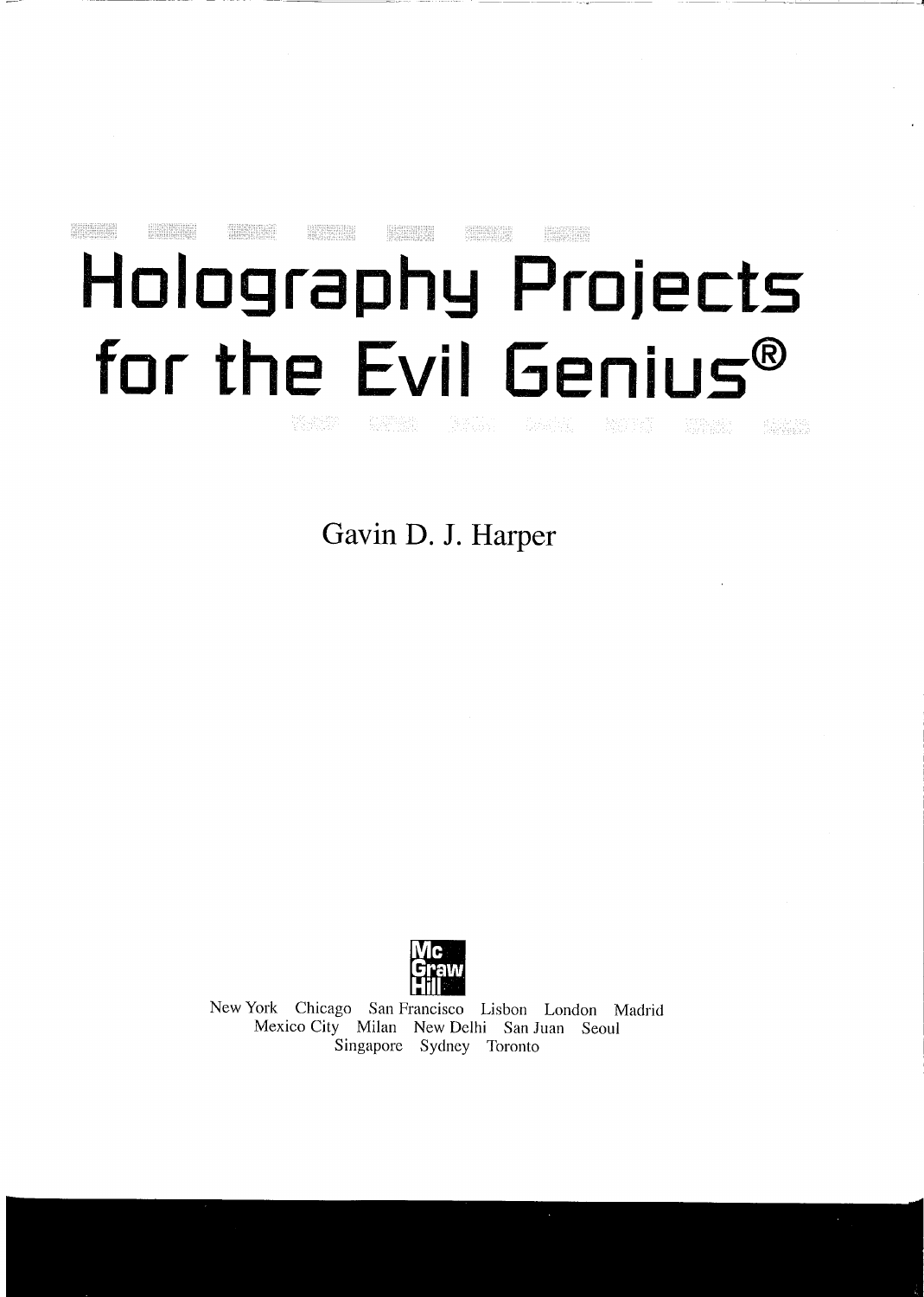Copyright © 2010 by The McGraw-Hill Companies, Inc. All rights reserved. Printed in the United States of America. Except as permitted under the United States Copyright Act of 1976, no part of this publication may be reproduced or distributed in any form or by any means, or stored in a data base or retrieval system, without the prior written permission of the publisher.

## 1234567890 WDQ/WDQ 16543210

ISBN 978-0-07-162400-8 MHID 0-07-162400-7

Glyph International

Sponsoring Editor Judy Bass Editing Supervisor Stephen M. Smith Production Supervisor Pamela A. Pelton Acquisitions Coordinator Michael Mulcahy Project Managers Smita Rajan and Vasundhara Sawhney, Copy Editor Anne Lesser Proofreader Medha Joshi, Glyph International Indexer Robert Swanson Art Director, Cover **Jeff Weeks** Composition Glyph International

Printed and bound by Worldcolor/Dubuque.

McGraw-Hill books are available at special quantity discounts to use as premiums and sales promotions, or for use in corporate training programs. To contact a representative, please e-mail us at bulksales@mcgraw-hill.com.

This book is printed on acid-free paper.

McGraw-Hill, the McGraw-Hill Publishing logo, Evil Genius, and related trade dress are trademarks or registered trademarks of The McGraw-Hill Companies and/or its affiliates in the United States and other countries and may not be used without written permission. All other trademarks are the property of their respective owners. The McGraw-Hill Companies is not associated with any product or vendor mentioned in this book.

Information contained in this work has been obtained by The McGraw-Hill Companies, Inc. ("McGraw-Hill") from sources believed to be reliable. However, neither McGraw-Hill nor its authors guarantee the accuracy or completeness of any information published herein, and neither McGraw-Hill nor its authors shall be responsible for any errors, omissions, or damages arising out of use of this information. This work is published with the understanding that McGraw-Hill and its authors are supplying information but are not attempting to render engineering or other professional services. If such services are required, the assistance of an appropriate professional should be sought.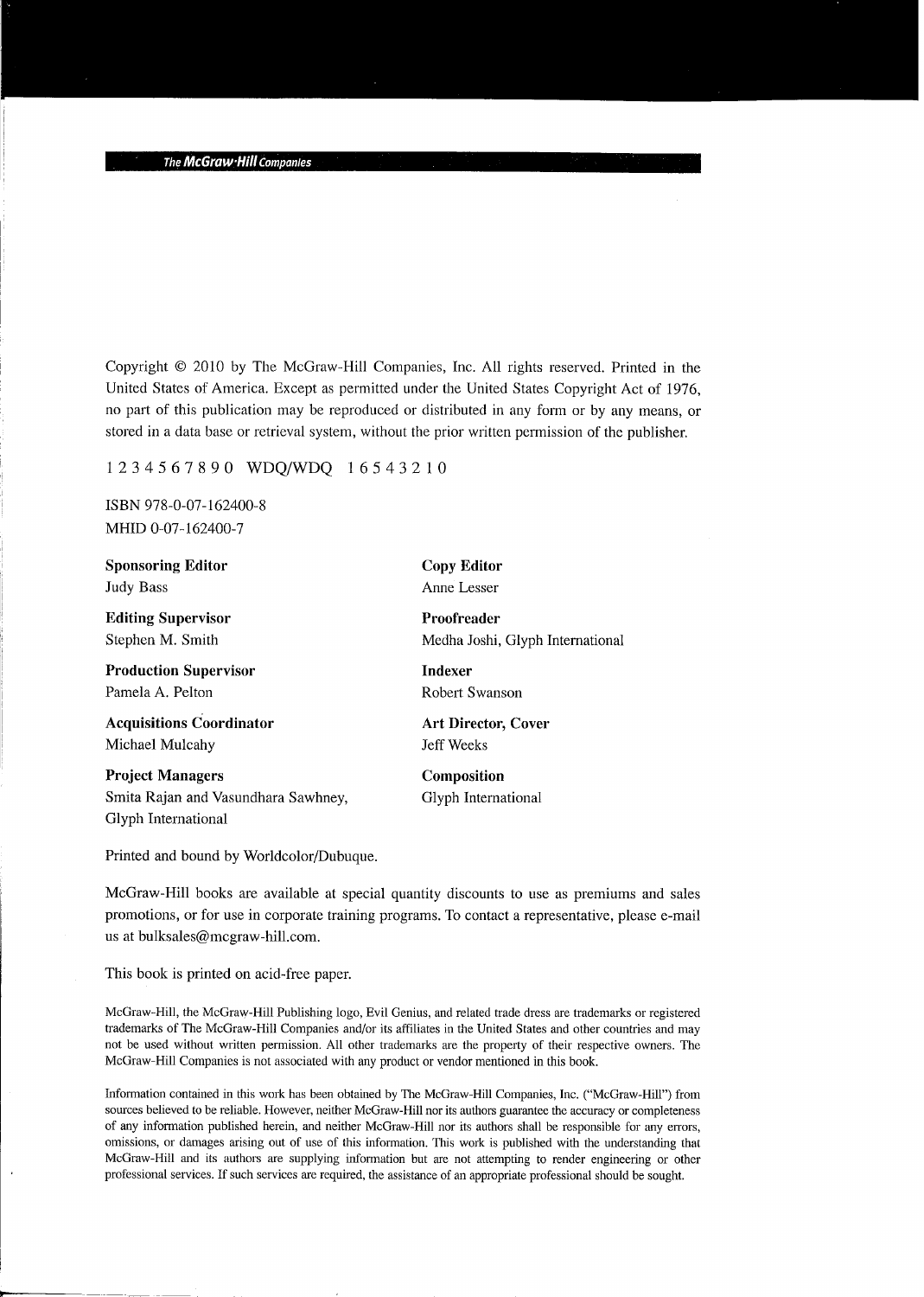| <b>Acknowledgments</b><br><b>Introduction to Holography</b> |                                                                              | xi                  | Project 14: Transmission Hologram                                         |     |
|-------------------------------------------------------------|------------------------------------------------------------------------------|---------------------|---------------------------------------------------------------------------|-----|
|                                                             |                                                                              | xiii                | with Soft Lighting                                                        |     |
| 1                                                           | <b>History of Holography</b>                                                 | $\mathbf{1}$        | 10 Advanced Holographic Projects                                          | 81  |
| 2                                                           | <b>How We See in Three Dimensions</b><br>Project 1: Make a Camera Obscura    | 5<br>$\overline{7}$ | Project 15: Making a Hologram with<br>Diffuse Illumination                | 81  |
| 3                                                           | <b>Basic Practical Optics</b><br>Project 2: Cutting Mirrors                  | 11<br>12            | Project 16: Making a Hologram with<br>Multiple Sources of<br>Illumination | 82  |
| 4                                                           | <b>Light and Lasers</b>                                                      | 23                  | Project 17: Making a Copy of a<br>Hologram                                | 82  |
| 5<br>6                                                      | <b>How Holography Works</b><br><b>Holographic Chemistry</b>                  | 31<br>41            | Project 18: Experimenting with $360^{\circ}$<br>Holograms                 | 83  |
|                                                             | Project 3: Develop Holographic Plates<br>Project 4: Develop Holographic Film | 43<br>46            | Project 19: Making a Direct Beam 360°<br>Cylindrical Hologram             | 84  |
| 7                                                           | <b>Your Holography Workshop</b><br>Project 5: Construct a Sandbox            | 53<br>53            | Project 20: Making a Cylindrical<br>Hologram with a Convex<br>Mirror      | 86  |
| 8                                                           | <b>Simple Holography</b>                                                     | 61                  | Project 21: Making a Conical Hologram                                     | 89  |
|                                                             | Project 6: Direct Beam Reflection                                            |                     | Project 22: Make a Hologram Cube                                          | 90  |
|                                                             | Hologram                                                                     | 61                  | Project 23: Rainbow Transfer Hologram                                     | 91  |
|                                                             |                                                                              |                     |                                                                           |     |
|                                                             | Project 7: Creating a Single-Beam<br>Transmission Hologram                   | 70                  | 11 Advanced Holographic Chemistry                                         | 93  |
|                                                             | Project 8: Making a Single-Mirror<br><b>Transmission Hologram</b>            | 72                  | Project 24: Changing the Color of<br>Your Holograms                       | 96  |
|                                                             | Project 9: Creating a Multiple-Channel<br>Hologram                           | 73                  | Project 25: Chemical Blackening of<br>Reflection Holograms                | 97  |
| 9                                                           | <b>Intermediate Holography</b>                                               | 75                  | <b>12 Computer-Generated Holography</b>                                   | 99  |
|                                                             | Project 10: Working with Film                                                | 75                  | Project 26: Make Your Own Digital                                         |     |
|                                                             | Project 11: Multiple-Beam Reflection                                         |                     | Hologram                                                                  | 99  |
|                                                             | Hologram                                                                     | 78                  | 13 Useful Electronic Circuits for                                         |     |
|                                                             | Project 12: Split-Beam Transmission                                          |                     | Holographers                                                              | 105 |
|                                                             | Hologram (I)                                                                 | 78                  | Project 27: Darkroom Timer                                                | 105 |
|                                                             | Project 13: Split-Beam Transmission<br>Hologram (II)                         | 79                  | Project 28: Electronic Shutter<br>Project 29: Automatic Electronic        | 107 |

**Contents** 

| wledgments                                                                   |          | Project 14: Transmission Hologram                                          |          |
|------------------------------------------------------------------------------|----------|----------------------------------------------------------------------------|----------|
| luction to Holography<br>xiii                                                |          | with Soft Lighting                                                         | 80       |
| istory of Holography                                                         |          | 10 Advanced Holographic Projects                                           | 81       |
| ow We See in Three Dimensions<br>Project 1: Make a Camera Obscura            |          | Project 15: Making a Hologram with<br>Diffuse Illumination                 | 81       |
| sic Practical Optics<br>Project 2: Cutting Mirrors                           | 11<br>12 | Project 16: Making a Hologram with<br>Multiple Sources of<br>Illumination  | 82       |
| ght and Lasers                                                               |          | Project 17: Making a Copy of a<br>Hologram                                 | 82       |
| <b>Dw Holography Works</b>                                                   |          | Project 18: Experimenting with 360°                                        |          |
| olographic Chemistry                                                         |          | Holograms                                                                  | 83       |
| Project 3: Develop Holographic Plates<br>Project 4: Develop Holographic Film | 43<br>46 | Project 19: Making a Direct Beam 360°<br>Cylindrical Hologram              | 84       |
| ur Holography Workshop<br>Project 5: Construct a Sandbox                     |          | Project 20: Making a Cylindrical<br>Hologram with a Convex<br>Mirror       | 86       |
| mple Holography<br>Project 6: Direct Beam Reflection<br>Hologram             |          | Project 21: Making a Conical Hologram                                      | 89       |
|                                                                              |          | Project 22: Make a Hologram Cube                                           | 90       |
| Project 7: Creating a Single-Beam<br>Transmission Hologram                   | 70       | Project 23: Rainbow Transfer Hologram<br>11 Advanced Holographic Chemistry | 91<br>93 |
| Project 8: Making a Single-Mirror<br><b>Transmission Hologram</b>            | 72       | Project 24: Changing the Color of<br>Your Holograms                        | 96       |
| Project 9: Creating a Multiple-Channel<br>Hologram                           | 73       | Project 25: Chemical Blackening of<br><b>Reflection Holograms</b>          | 97       |
| termediate Holography                                                        |          | <b>12 Computer-Generated Holography</b>                                    | 99       |
| Project 10: Working with Film                                                | 75       | Project 26: Make Your Own Digital                                          |          |
| Project 11: Multiple-Beam Reflection<br>Hologram                             | 78       | Hologram<br>13 Useful Electronic Circuits for                              | 99       |
| Project 12: Split-Beam Transmission                                          |          | Holographers                                                               | 105      |
| Hologram (I)                                                                 |          | Project 27: Darkroom Timer                                                 | 105      |
| Project 13: Split-Beam Transmission                                          |          | Project 28: Electronic Shutter                                             | 107      |
| Hologram (II)                                                                | 79       | Project 29: Automatic Electronic<br>Shutter                                | 109      |
|                                                                              |          |                                                                            |          |